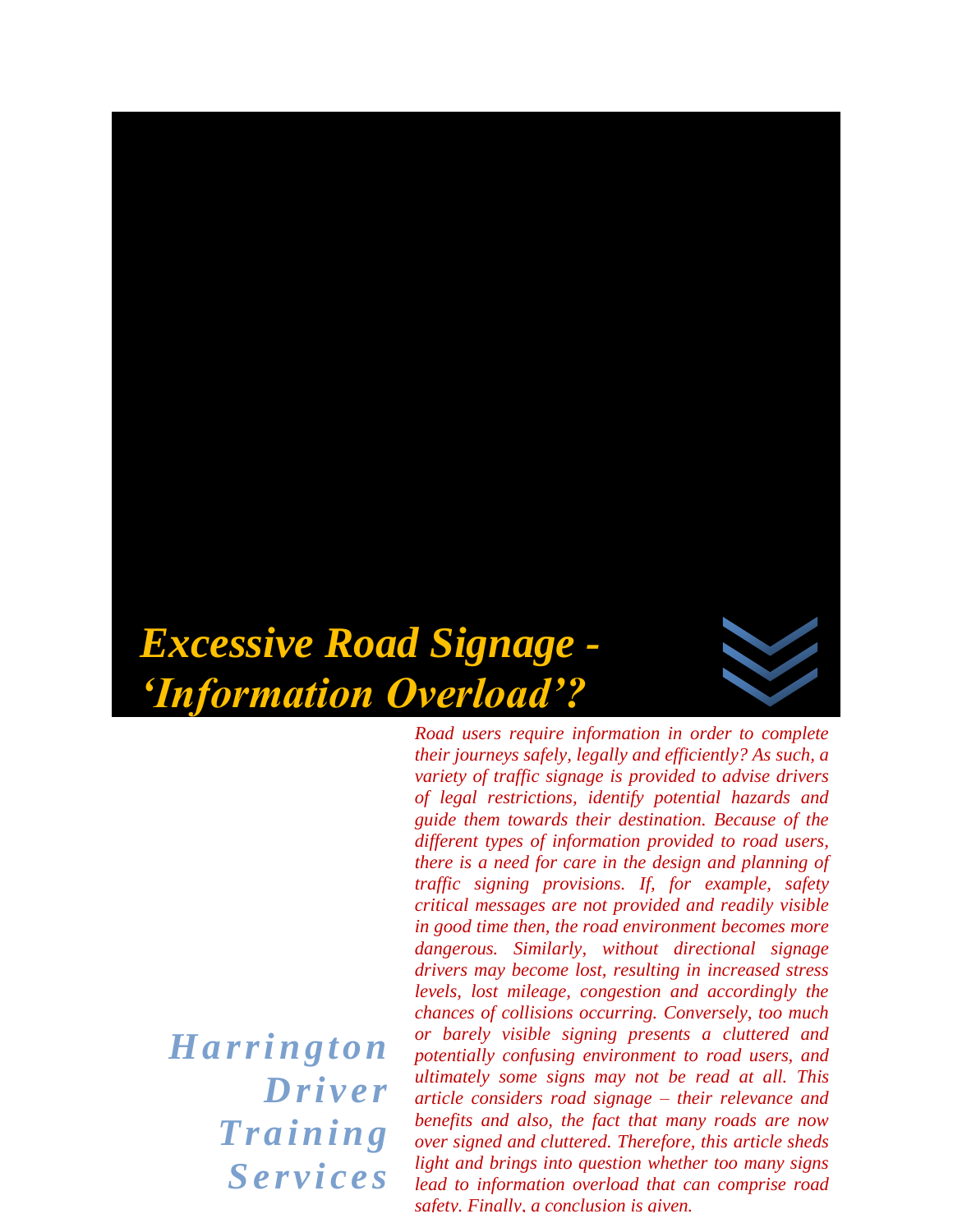# *Excessive Road Signage - 'Information Overload'? Tom Harrington LL B F Inst. MTD (April 2020)*

*"In order to achieve safe and efficient operation of the highway network, it is essential that all signage provided is necessary, clear and unambiguous and gives its message to road users at the appropriate time. The message must be quickly and easily understood at the point it is needed, neither too soon that the information be forgotten, not too late for the safe performance of any necessary manouvere". The excessive or insensitive use of traffic signs and other street furniture has a negative impact in the success of the street as a place". <sup>1</sup>*

#### *Introduction*

l

ometimes it feels like road signs are popping up like mushrooms all over the place. Over the last two decades the number of road signs in the UK has doubled to 4.3 million at the last count. According to the Department for place. Over the last two decades the number of road signs in the UK has doubled to 4.3 million at the last count. According to the Department for Transport (DfT), the overuse of traffic signs blights the landscape, wastes taxpayer's money and dilutes important safety-critical messages. Having too many signs can also distract drivers and increase the risks for road workers. Existing research shows that too much information may be a problem, as the efficiency cognition of drivers has been shown to decrease with an increase in the amount of information overload. Many road signs are repetitive, unnecessary and pointless. Repeated unnecessary signs can contribute to "information overload" and could cause drivers to miss an important sign hidden in their midst. Traffic signs should be designed and located with the aim to inform drivers not to confuse or distract them. Also, research has shown that removing white centre lines induces uncertainty and thus cuts speeds by 13 per cent. Traffic signs are not required to be erected by law, but are erected and placed where a clear need has been identified. They are erected by local traffic authorities through the powers provided by s. 122 of the Road Traffic Regulations Act 1984 and Part 2 of the Traffic Management Act 2004 to provide warnings, information and details of restrictions to road users. The term "sign" refers to all upright signs, road markings and traffic signals. <sup>2</sup> Traffic signs are utilized as a method of warning and guiding drivers to regulate the flow of traffic among vehicles, pedestrians, motorcycles, bicycles and others who traverse the streets and other roadways.

<sup>1</sup> DfT/ Communities & Local Government/Welsh Assembly, Gov, 2007. *Manual for Streets.* (MFS) trl.co.uk

<sup>2</sup> Road Traffic Regulation Act 1984. http://legislation.gov.uk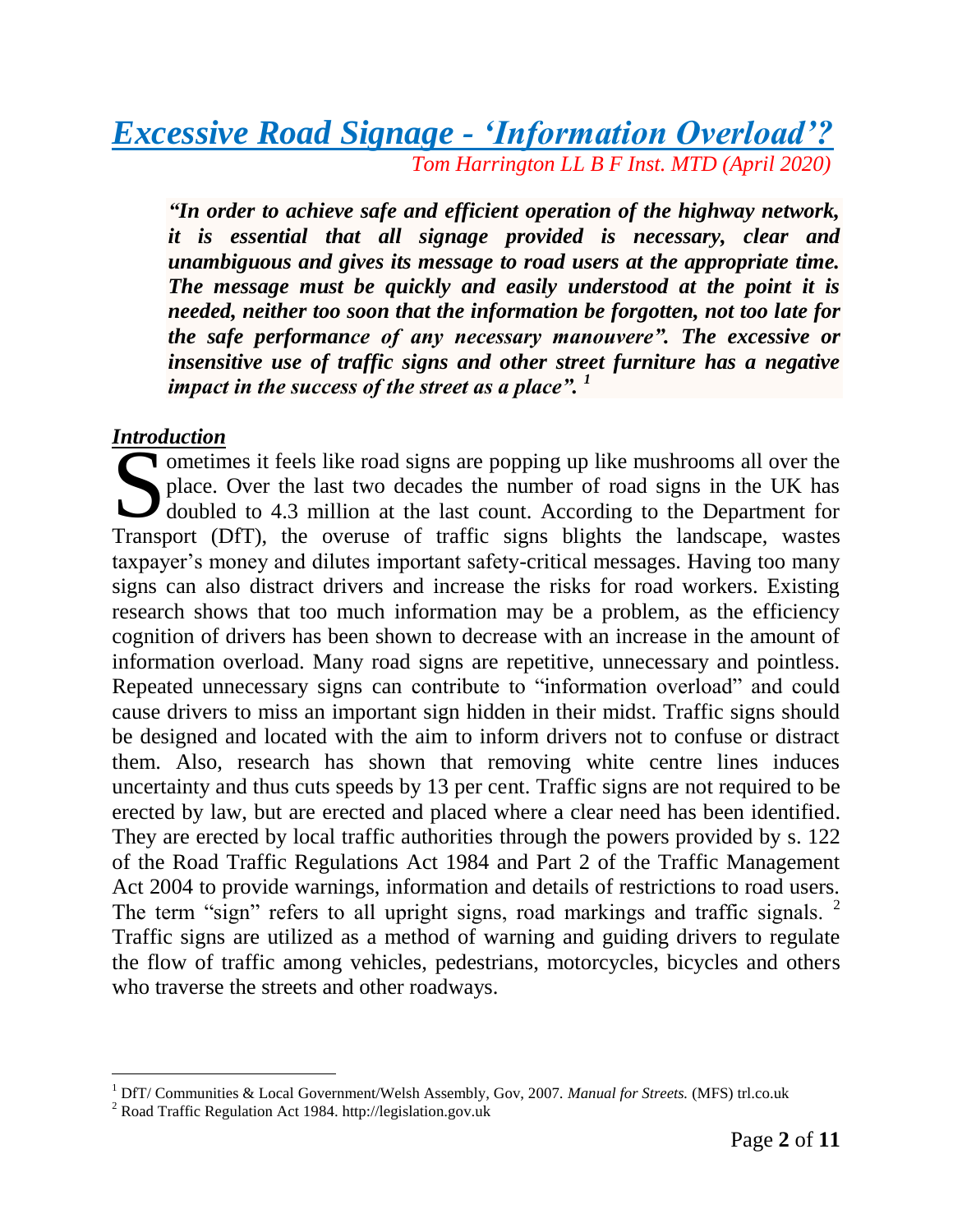A range of signs are used on British and Irish roads such as destination signposts, advance warning signs of possible hazards ahead and regulatory signs instructing road users to perform or prohibit specific actions. Road signs in both Ireland and Britain are classified as either regulatory or prohibitory much like the US and the rest of Europe. Although many countries have largely agreed on the basics of shape, layout, colour schemes and configuration, road agencies around the world have applied different rules that vary in particular on the maximum amount of traffic signs allowed on a pole for example, one for New Zealand, two for the UK and three for Hungary.

#### *Less Signs – Less Confusion*

It has been mooted that at least one-third of signs on UK roads are superfluous and that many could only have been invented by people lacking road-sense and commonsense. Road signs can be complicated for the average motorist. In fact, they're so complicated that millions of drivers struggle to make sense of them; that's according to research and surveys. It tends to be specific signs that cause motorists a spot of bother. Signs such as: level crossing warning; no vehicles except bicycles being pushed; no vehicles carrying explosives; no waiting; no stopping and soft verge etc. A survey by Kwik Fit  $3$  revealed that one in five road signs are a mystery to the average driver. It also found that while 70pc of people know UK road sign meanings, two in five are so baffled that it leads to problems on the road. Take for example the airborne motorcycle "no motor vehicles" sign which can be confusing especially for overseas visitors. Then we have the "no entry" sign which previously incorporated the words "no entry" in the rectangle. These words should be retained as even overseas motorists understand the word "no". There are other road signs which are incomprehensible without previous memorising. To fully understand all road signs one must be mentally robust to withstand them all. Some say the importance of road signage is pretty selfexplanatory; roadside signs restrict oncoming motorists from heading into opposing traffic, warn of upcoming hazards and inform drivers of local regulations and laws. But many take their versatility and impact for granted. Yes, effective road signage can often change drivers' behaviour without them realizing it, but ineffective signage will fail to influence decision-making behind the wheel. Preinformed drivers, who take notice of signs and their meaning, will avoid committing mistakes or make sudden or abrupt actions causing danger. Well located, properly maintained and unambiguous traffic signs provide valuable information to drivers and other road users.

 $\overline{a}$ 3 *Twenty five of the most confusing signs in the UK*. msn.com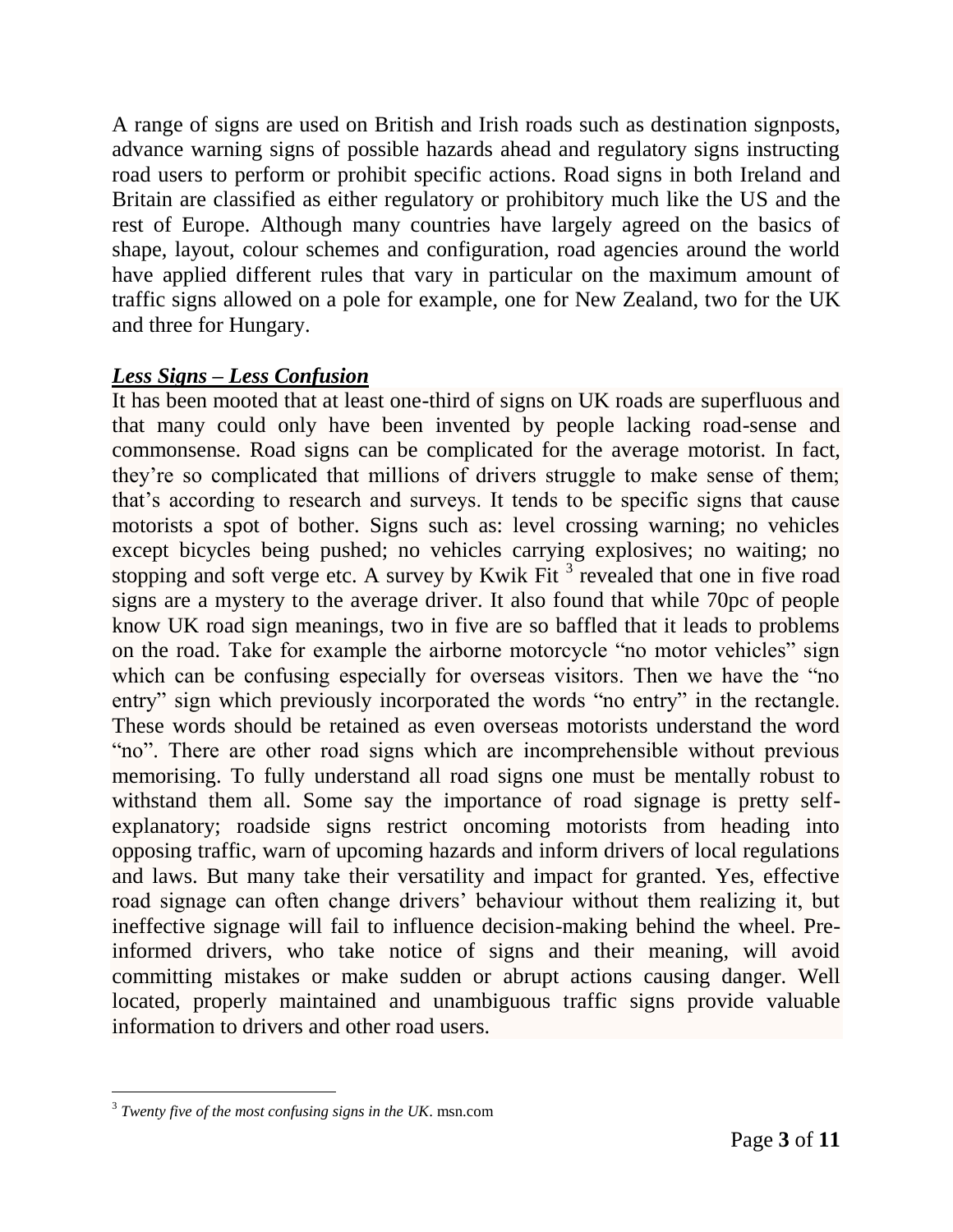They represent rules that are in place to keep you safe, and help communicate messages to drivers and pedestrians that maintain order and reduce accidents. Neglecting them can be dangerous.

To be effective, a road sign should meet five basic requirements:

- Fulfil a need
- Command attention
- Convey a clear and simple meaning
- Command respect from road users and
- Give adequate time to respond

Design, placement, operation, maintenance and uniformity are aspects that should carefully be considered in order to respect the ability of a road sign to meet these five basic requirements. <sup>4</sup> Edmond King, President of the AA said: *"You could get rid of about one-third of signs, no problem. Actually, reducing the number of signs will help drivers and lead to less confusion".* At this juncture it's worth noting that in October 2015, Britain's most chaotic junction – dubbed the "red light district" in the Yorkshire town of Beverley where 42 (yes, 42, no you didn't misread that) sets of traffic lights broke down at that junction and according to locals, there was not a tailback in sight and traffic moved more smoothly.<sup>5</sup>

#### *Worboys Report*

The system of British road signs was first developed around the turn of the  $21<sup>st</sup>$ Century, but its more radical overhaul came between WWII and the Worboys Report in 1964. <sup>6</sup> The system that was developed over that time is still in use today and over those years it was altered and discussed by numerous government committees and came under fire from certain individuals over seemingly minor details. The report formerly known as Traffic Signs for All-Purpose Roads was a report commissioned in 1962 that outlined changes to the British signing system because most pre-war Worboys signs (see below) apparently had eight primary flaws<sup>7</sup> in the UKs system. Its fundamental aim was to review signs that were considered to be outdated and difficult to use in an era of faster motoring and higher quality roads.

l

<sup>&</sup>lt;sup>4</sup> Road Signs. February 2017. slideshare.net

<sup>&</sup>lt;sup>5</sup> Mail Online. dailymail.co.uk

<sup>6</sup> *Hansard: Worboys Committee & New Traffic Signs*. 3 July 1963. Retrieved 29 June 2011.

<sup>7</sup> *Committee on Traffic Signs for All-purpose Roads.* (Worboys Committee) Ministry of Transport 1963.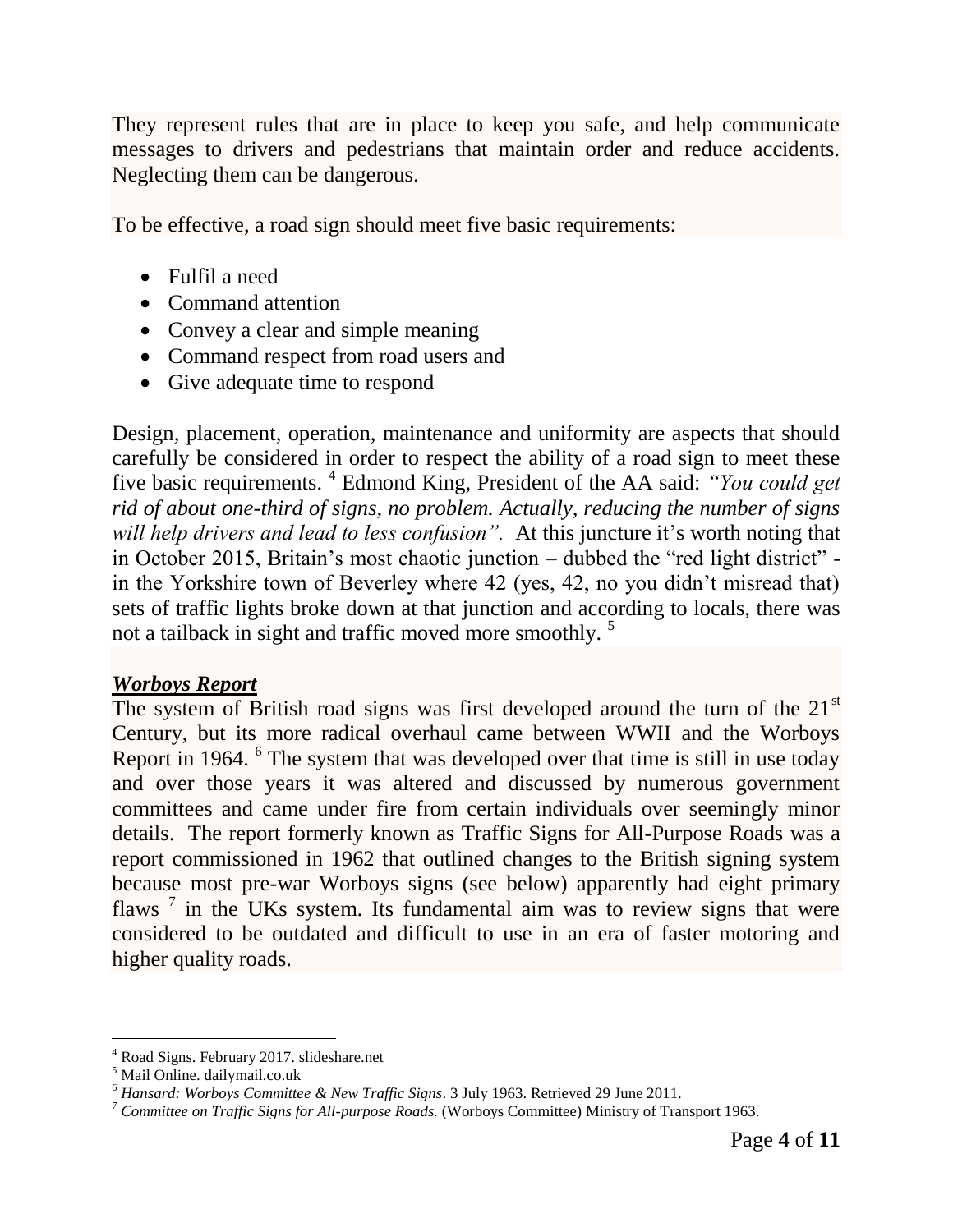This would require not only a comprehensive re-write of the entire signage system, but also a means of ensuring that the signage system was compatible with European standards as international travel was becoming increasingly popular.

### *Necessary Pre- Worboys Signs*

- Roadside signs were too small to be readily recognizable and could not be easily read by drivers travelling at normal speeds.
- They did not have a simple integrated appearance.
- The more important signs were not readily distinguishable from the less important at long range.
- They were not effective at night.
- They were different from those used on the Continent of Europe and only those who could read English could fully understand them.
- They were often mounted too high particularly in rural areas.
- They were often badly sited in relation to junctions: and
- There was insufficient continuity of place names on directional signs.

# *Not Merely Aesthetic*

Traffic signs or road signs are erected at the side of or above roads to give instruction or provide information to road users. The earliest signs were simple wooden or stone milestones. Later, signs with directional arms were introduced for example, fingerposts in the UK and their wooden counterparts in Saxony. <sup>8</sup> Have you ever passed a road sign and didn't understand what the message or symbol was informing or telling you what to do? Or have you ever wondered if the colour and shape of the road sign has a specific meaning? With so many road signs, it's easy to get confused wondering what each one means. To help prevent this, signs have increasingly used symbols rather than words to convey the different safety messages on roadways. Pictograms and symbols are easier to recognise and understand, cross various language barriers and often close the communication gap. Symbols are quickly becoming the standard for traffic control devices throughout the world. Understanding the meaning of road signs can be as simple as recognising what colours shapes and the symbols on the sign represent. Road signs populate the sides of quiet suburban streets, stand at busy intersections, and loom large over multi-lane motorways. But the traffic signs you see on British and Irish roads aren't merely aesthetic. They're there to warn you of potential danger and to keep you, your passengers and other road users safe.

 $\overline{a}$ <sup>8</sup> A Saxon milepost gave distances expressed as journey times to the nearest eight of an hour, with one hour being the equivalent of one league. This corresponds to a distance of about 556 mts. They were hewn from natural stone into the shape of an obelisk. Traffic Sign. en.wikipaedia.org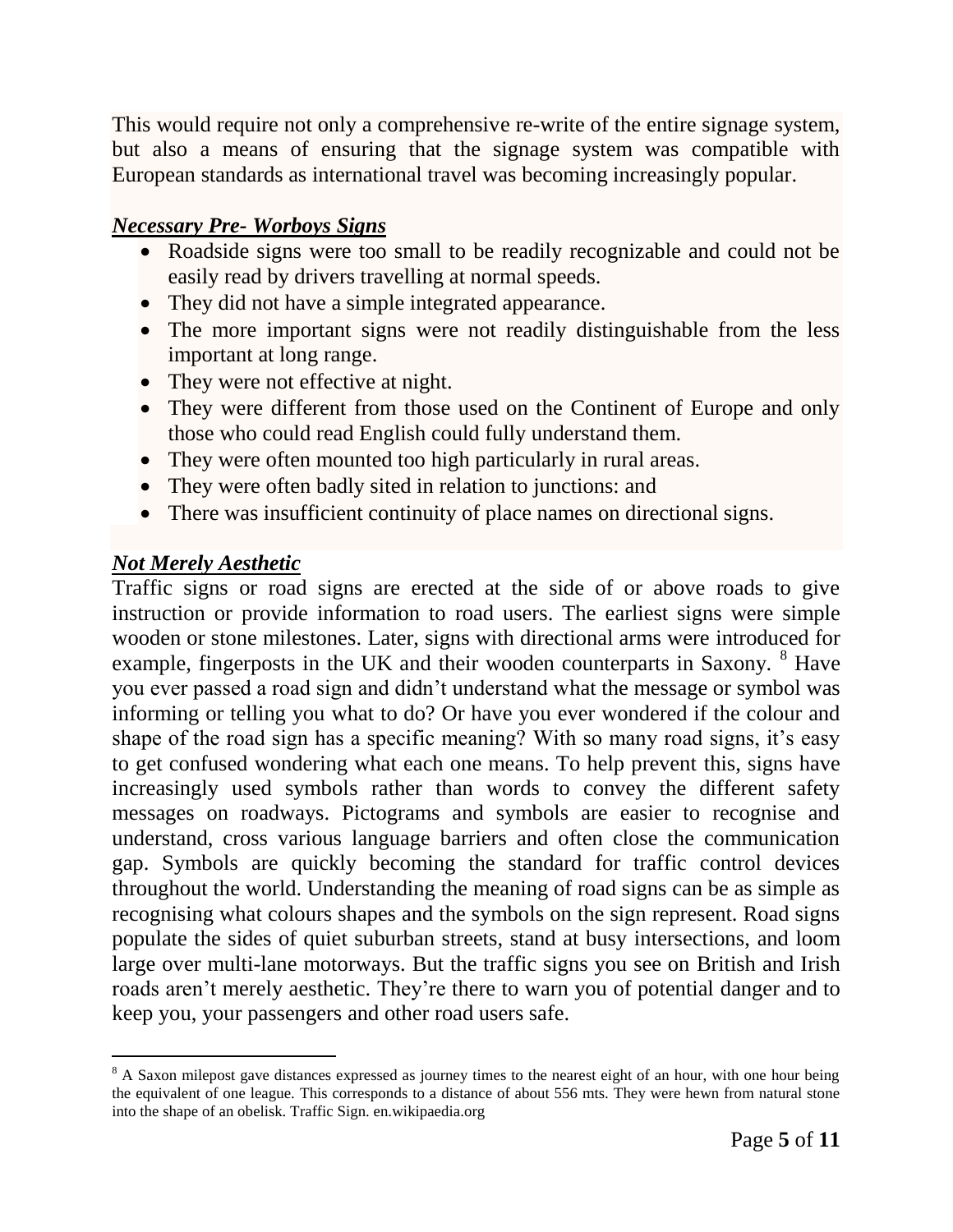As well as having a negative effect on the general appearance of the streetscape, sign clutter can cause a number of problems. Safety critical signing such as warnings of height restrictions for low bridges can get lost within an environment of a large number of signs in very close proximity. Too many signs can distract drivers from the primary task of driving safely and drivers may "look" at them but not have sufficient time to be able to read them with their "mind". Previous research has shown that the addition of information to a sign generally increases driver response times. *(Cooper et al & Agg, 1993).<sup>9</sup>* However, the over provision of signs can reduce the likelihood of drivers taking notice of them.

The DfT Traffic Sign Manual Chapter 4 states: 10

*"Appropriate warning signs can greatly assist road safety. To be most effective however, they should be used sparingly. Their frequent use to warn of conditions which are readily apparent tends to bring them into disrepute and detracts from their effectiveness".* 

#### *Traffic Sign Clutter*

Have you ever consciously counted all the road signs you pass on your daily commute. (That's provided you didn't just look at them but looked and seen them with your 'mind') You might be surprised by the total number there are. Often they may be anything up to 20 signs over a very short distance approaching a junction. Traffic sign clutter often occurs over time where additional signage is provided without consideration of any existing signing. It can also occur where information for road users is unnecessary or excessively signed. Good sign design can prevent clutter happening in the first place, and integration of signing requirements into the design stage of a scheme can help ensure the number of signs is kept to a minimum needed without compromising on the necessary messages they need to deliver. Careful design of the signs themselves can also help to avoid clutter by reducing their size and by combining signs into fewer separate structures. <sup>11</sup> Signs should be mounted so that they are visible but not intrusive and should be mounted at the recommended mounting heights. Whilst lower mounting heights are generally less intrusive and put signs more directly into the drivers line of vision, the need for clearance, both vertically and laterally must be considered. The following are a number of benefits by reducing the amount of sign clutter:

 $\overline{a}$ 

<sup>9</sup> Cooper *et al* & Agg, (1993)

<sup>&</sup>lt;sup>10</sup> The Traffic Sign Manual Chapter 4. (Warning Signs) DfT, (2004)

<sup>&</sup>lt;sup>11</sup> DfT Traffic Advisory Leaflet. 01/13. January 2013. *Reducing Sign Clutter*.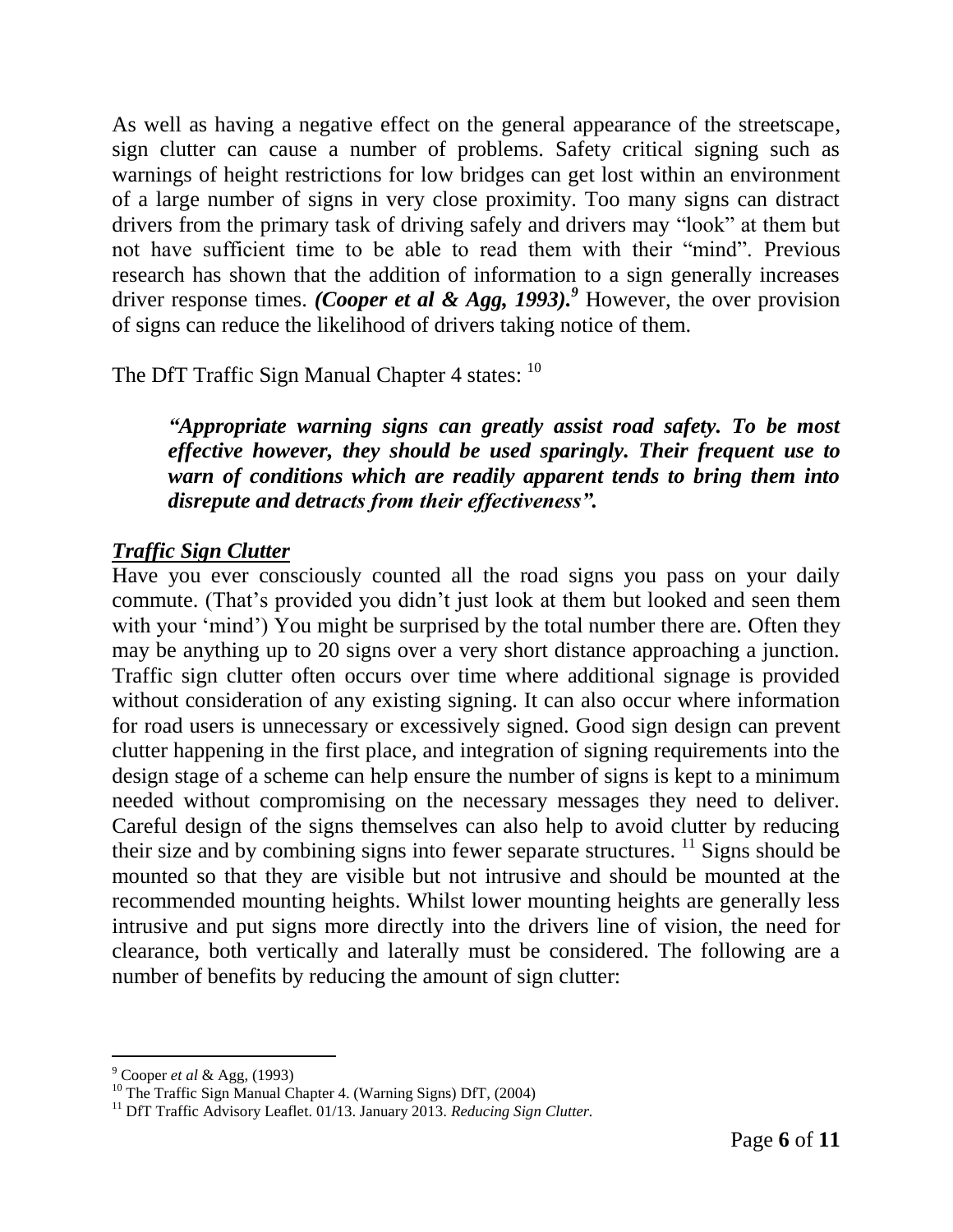- Improved streetscape by identifying and removing unnecessary, damaged and worn out signs.
- Helps rationalize signs to ensure they are provided only where required.
- Helps minimize the environmental impact of signing through careful design, including siting, size and colour.
- Reduce costs associated with providing traffic signs and lighting units; and
- Reduce the need for maintenance for example, sign cleaning, changing and foliage cutting.  $12$

# *Increasing Cognitive Load*

Driving is a complex activity requiring good management of attentional recourses, efficient cognitive control and decision-making. Numerous studies have sought to understand dual-task interference, and in particular whether drivers have enough spare capacity to take on an additional task or whether the mental effort that demands results in driving task alteration. Given that human behaviour is active and adaptive, drivers seek to keep an acceptable level of performance at a comfortable level of effort and achieve such an adaptation by means of a cognitive compromise to maintain an acceptable task load level.  $^{13}$  As they (drivers) drive, the task demand fluctuates according to the situation they encounter for example, monotonous motorway driving versus driving in a busy traffic flow. Basically, the task level is low when processes are automatic and high when processes are controlled and/or when several controlled tasks interfere. Both overload and underload can have an impact on driver performance when the recourses required exceed those available, human error can occur, but performance may also go down when the recourses available exceed those required.<sup>14</sup> Driver information overload results from providing too much information through devices or conditions for a driver to perceive and respond properly. Therefore, the information load on a driver is a property not only of the specific sign(s) they are encountering, but also of the roadway context in which the sign occurs, the behaviour characteristics of the driver and the particular navigational task. When drivers are presented with more information than they can process, they may slow down suddenly, drive unduly slowly, make late/sudden erratic manouveres, take an important route alternative, ignore critical information, fail to monitor other traffic or have excessive "eyes off the road" episodes.

l <sup>12</sup> DfT Traffic Advisory Leaflet. 01/13. January 2013. *Reducing Sign Clutter*.

<sup>13</sup> Hoc, J.M. & Amalberti, R. (2007). *Cognitive control dynamics and reaching significant satisfying performance in complex dynamic situations.* Journal of Cognitive Engineering & Decision Making. 1, 22-25. hal.archives-ouvert.fr <sup>14</sup> Hoc, J.M. & Amalberti, R. (2007). *Cognitive control dynamics and reaching significant satisfying performance in*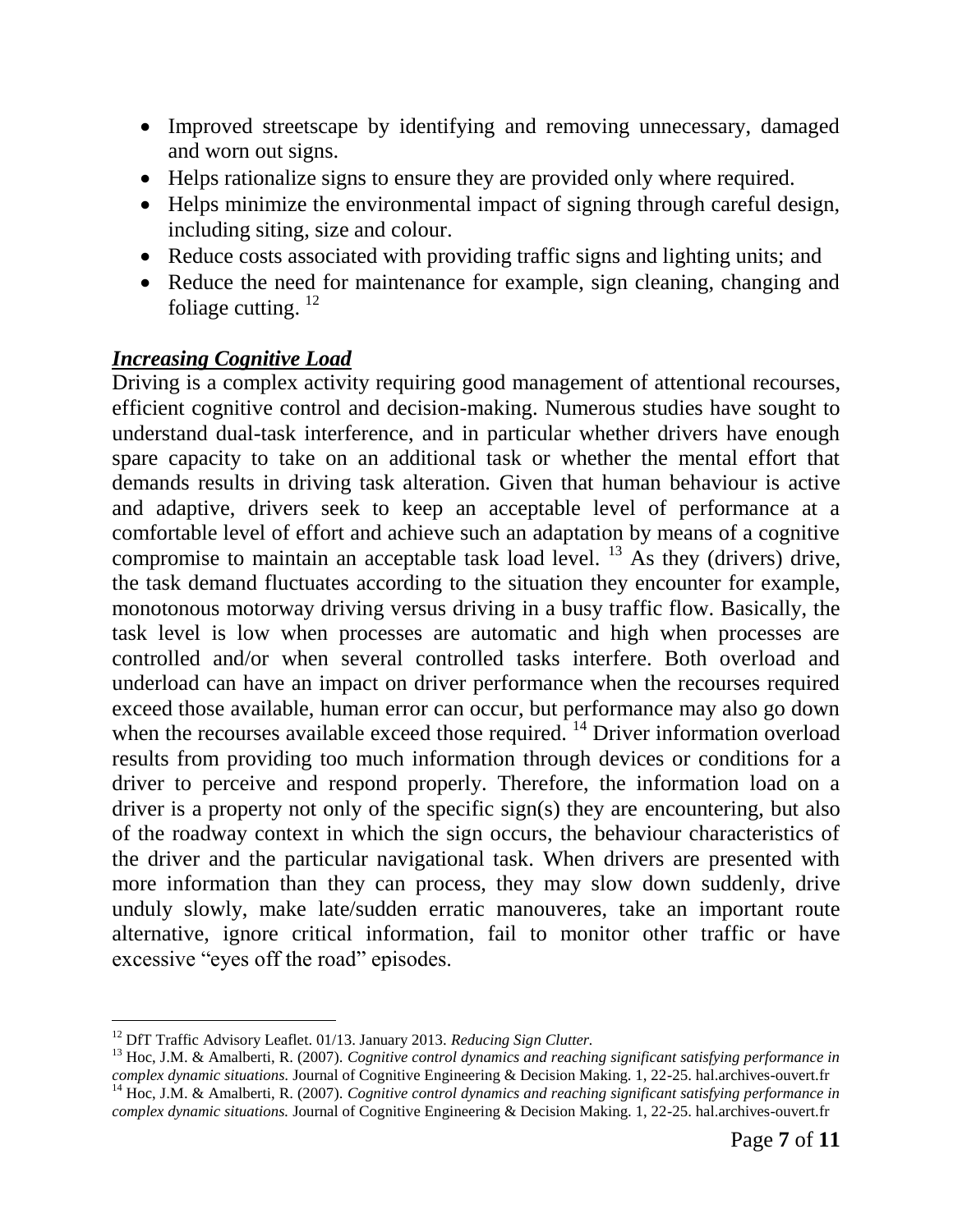These behaviours have obvious safety and operational consequences. <sup>15</sup> Cognitive psychologists use the term 'capacity' to refer to the human ability to cope with the cognitive load associated with increasing amounts of perceptual information.<sup>16</sup> Human capacity is often limited, yet many situations in modern traffic require simultaneous processing of information from multiple signals. Given the limited capacity for processing, it is important to understand the consequences of such limitations in safety critical activities, such as driving a motor vehicle.  $^{17}$  Mounting too many signs on one post or a series of signs in close proximity can cause an overload of information to drivers and add to sign clutter. It is recommended that, generally, no more than two signs should be mounted on a single post to avoid information overload. Cognitive load refers to the amount of mental effort, or information processing, which is required to perform a task, and it is related to task complexity. As the complexity of a task increases, the amount of information processing required from an individual must also increase to sustain task performance at the same level. If an individual's level of information processing does not increase to match the increase in task complexity, then his or her level of task performance decreases. In the present context, the speed at which a driver is travelling can be seen as an aspect of task performance. Increasing the complexity of the driving task will result in an increase in the cognitive load on a driver, with the theoretical prediction being that the driver will then choose to drive at a slower speed to compensate for the increase in information processing required of him/her. This could be seen as a sub-conscious process, or as a consciously chosen response to increasing task difficulty. However, if the driver chooses to continue at the same speed, the increased load may mean s/he is driving less safely. A number of studies using an instrumented car have shown that drivers experiencing increased levels of cognitive load reduce their driving speeds. (*De Waard et al., 1995;* <sup>18</sup> *Fusinato, 1977; <sup>19</sup> Harms, 1986, 1991)* <sup>20</sup>

#### *Road Users Self-policing?*

By demarking road lanes, the concept of "shared apace" and "naked streets" was developed in the 1990s by the late Dutch engineer Hans Monderman.

l <sup>15</sup> National Highway Cooperative Research Programme. (NCHRP) (3003) Report 448. Transport Research Board of the National Academies. onlinepubs.trb.org

<sup>&</sup>lt;sup>16</sup> Eidels, A. *et al* (2010). *Converging measures of workload capacity*. Psychonomic Bulletin & Review, 17 (6), 763-771. link.springer.com

<sup>17</sup> Kahneman, D. (1973). *Attention and effort*. Englewood Cliffs, N.J: Prentice-Hall. link.springer.com

<sup>&</sup>lt;sup>18</sup> De Waard (1999) *Understanding the effects of speed on safety and quality of life.* Paper presented at the Speed Review Seminar. DETR, 15 September 1999.

<sup>19</sup> Fusinato, L. A. (1977). *Psychological correlates of road traffic demand.* PhD Thesis, Melbourne: University of Melbourne. (TRL Report 564). trl.co.uk

<sup>20</sup> Harms, L. (1986-1991). *Drivers' attentional responses top environmental variations-a dual-task real traffic study.* In: A.G. Gale et al (Eds.) *Vision in vehicles*. North Holland, Netherlands. (TRL Report 564). trl.co.uk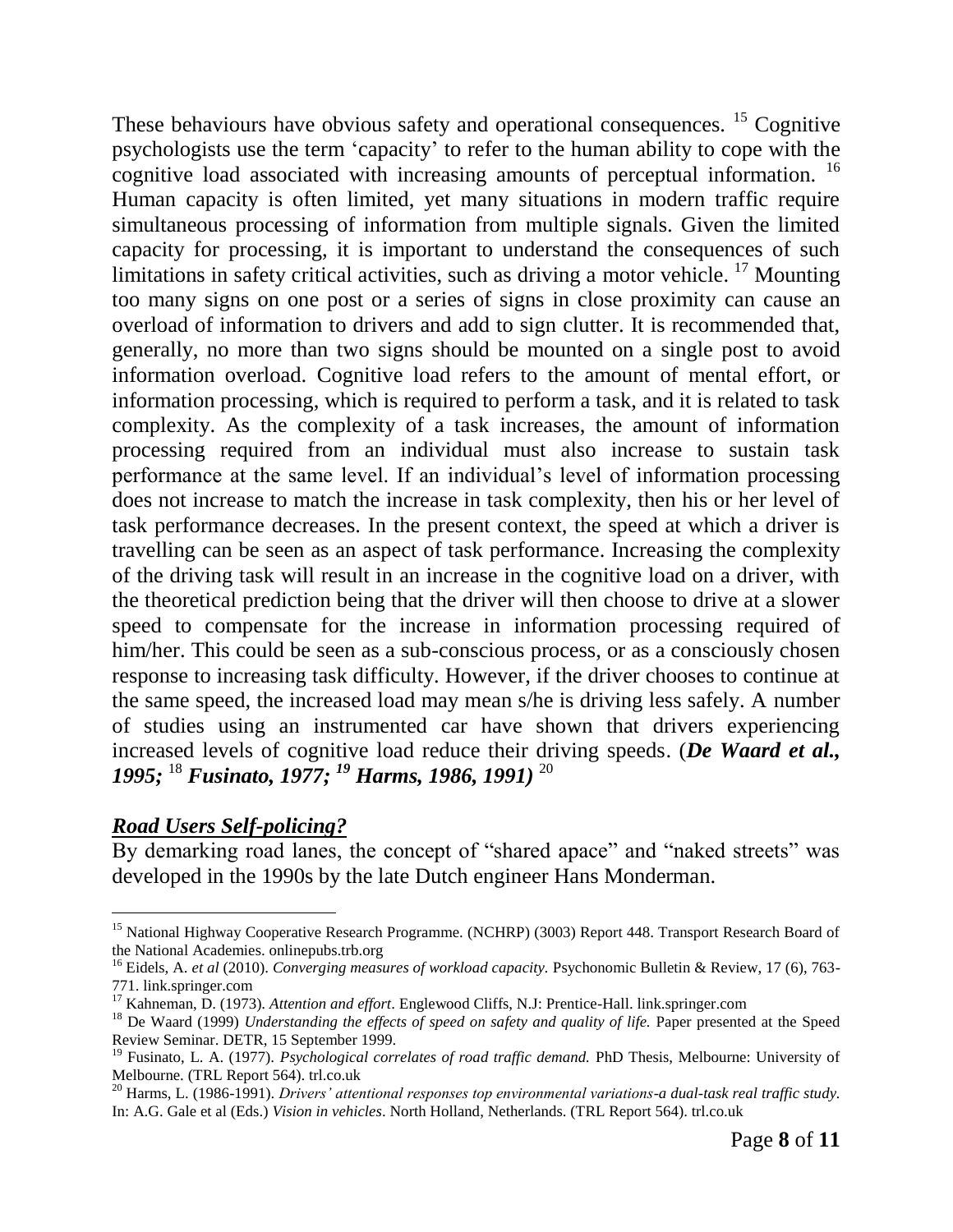He held that traffic was safest when road users were "self-policing" and streets were cleared of controlling clutter. His innovations, now adopted in some 400 towns across Europe have led to dramatic falls in accidents and injuries. Monderman's ideas remain starkly uninfluencial in the world of "big" health and safety, especially in Great Britain. His principle is that freedom to assess risk for ourselves is what makes us safer. He contends that rules, controls, signs and traffic lights all reduce out awareness of our surroundings and thus our sense of danger. Monderman went on to say that a public road is like a restaurant. It's a place where we daily put our lives at the mercy of strangers. We show a reckless faith in the chef's skill and care, but at least a chef who poison us in trouble. Traffic engineers, who maim and kill us with their regulations, lights and paint pots, merely go on dreaming up ever more schemes and pretend they are making our lives safer, when they are doing the exact opposite, and we let them. Monderman, who died in 2008, saw traffic management as a symptom of a deeper ailment.

#### *"We're losing our capacity for socially responsible behaviour. The greater the number of prescriptions, the more people's sense of personal responsibility dwindles",* he said

#### *Kensington and Chelsea – "Naked Streets"*

London's best known "naked street" has seen a fall in driver speeds and fewer crashes. The Royal Borough of Kensington and Chelsea have adopted transport and streetscape policies. <sup>21</sup> Within the context of the streetscape policy, one of their key objectives is to remove clutter from their streets and use high quality materials to improve their environment and create 'naked streets'. Under this objective, Kensington and Chelsea have launched a number of projects for the 21st Century initiative, many of which involve streetscape. Their objective is to improve the Borough streetscape by means of a published streetscape guide. This guide covers the main principles for streetscape design, many of which are applicable to a reduction in sign clutter, for example, 'respecting and enhancing local character'. These principles were developed during the design and implementation of the Kensington High Street improvements and are now being incorporated into the development of all traffic, maintenance and environmental improvement schemes within the Borough. With regards to minimizing the impact of traffic signs on the streetscape, the guidance covers many of the identified methods of reducing sign clutter, e.g. restrictions in the number of signs and road markings, appropriate sign location and mounting arrangements, and aesthetic considerations which limit the visual impact of signs, such as the use of backing boards.

 $\overline{a}$ 

<sup>21</sup> TRL 5 CPR727 Client Project Report *'Renewing the Legacy'.*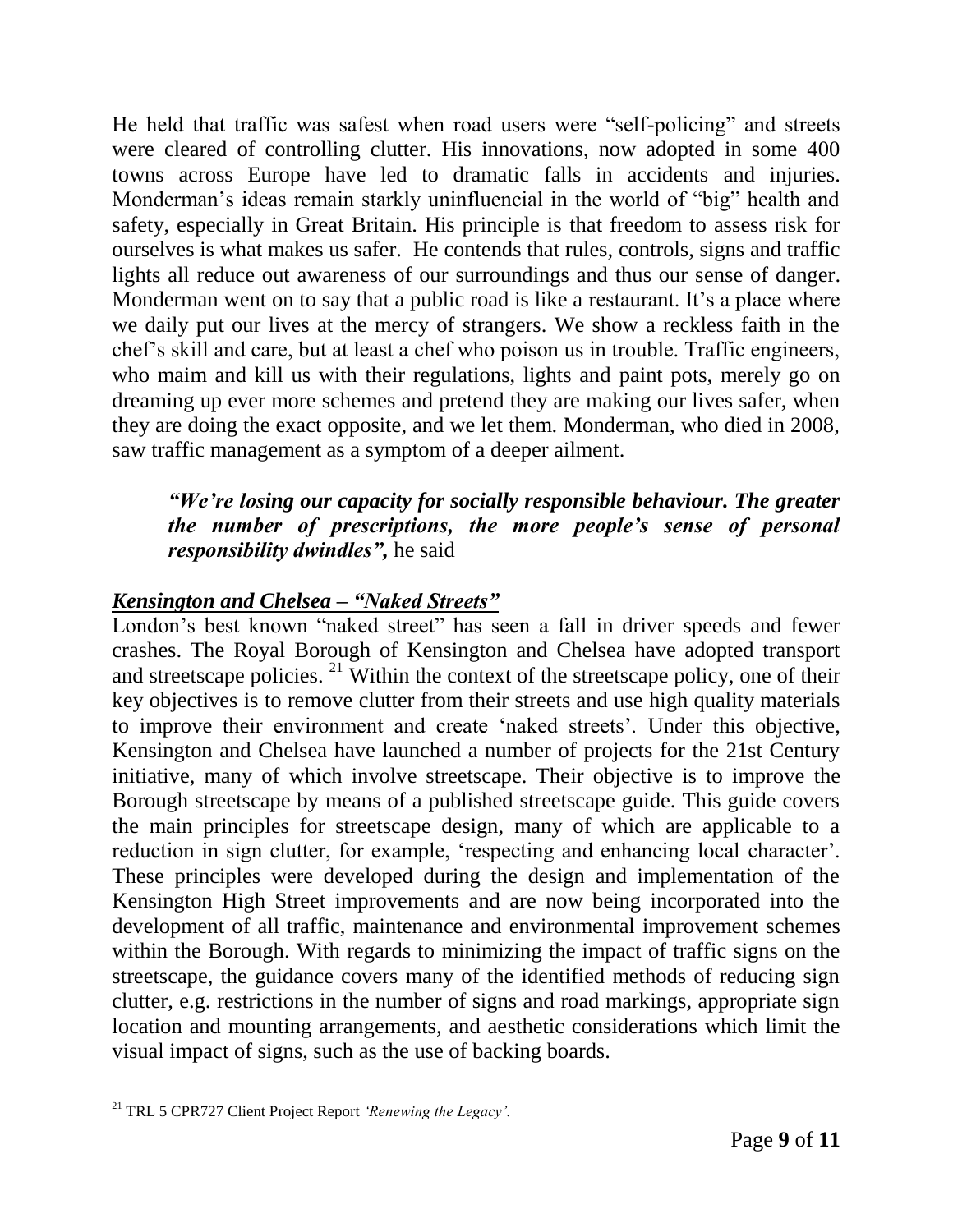Sign design issues are also covered, for example, recommending the simplest form of a particular sign or road marking, such as minimal zig-zag markings for pedestrian crossings, unless restricted visibility dictates otherwise. Apart from Kensington, other high streets that have become virtually accident-free zones -  $^{22}$ due to the removal of road signage. They include Camden, Ashford and Poynton in Cheshire, along with the celebrated continental examples of Drachten in Holland and Bohmte in Germany. The German town of Brohmte has scrapped all traffic lights, road signs and pedestrian crossings while leveling the sidewalk and road. Traffic lights, road markings and pedestrian crossings have also been removed in Ashford (UK) which has seen *"a 60% drop in accidents in the first three years",*  said Hamilton-Baillie a British urban architect. But not everybody is convinced. A survey in Ashford published by the University of West England found the 80% of respondents felt safer under the previous road layout. The lack of boundaries was a particular concern for blind people, those with disabilities and the elderly.

#### *Conclusion*

Local authorities should consider auditing their traffic signs, traffic signals and road markings on a regular basis. This will enable authorities to manage their assets better and to determine whether their existing signs are necessary. An audit of existing signing to be undertaken before new signs are introduced and where new traffic schemes are being planned. This will help identify those signs that are obsolete or unnecessary which can then be removed from the road network, as well as signs that need replacing. As such, a variety of traffic signage is provided to advise drivers of legal restrictions identify potential hazards and guide them towards their destination. Because of the different types of information provided to road users, there is a need for care in the design and planning of traffic signing provisions. Monderman's argument (above) that freedom to assess risk for ourselves is what makes us safer, and rules, controls, signs and traffic lights all reduce out awareness of our surroundings and thus our sense of danger, has some merit. However, proper, uncluttered and well located road signage will help drivers to drive safely, prevent property and vehicular damage and improve traffic flow. It will help drivers to get safely to their destination and also save time and fuel due to getting lost. Finally, one has to ask: *"How many traffic signs can a driver digest and understand simultaneously while travelling at speed, before the information becomes too overwhelmingly to absorb and results in information overload? Also, if he slows down to read these signs, what effects will this have on following drivers that may be local and know exactly where they are going"?*

l <sup>22</sup> Simon Jenkins. 4 April 2016. The Guardian. *The removal of road markings is to be celebrated. We are safer without them.*